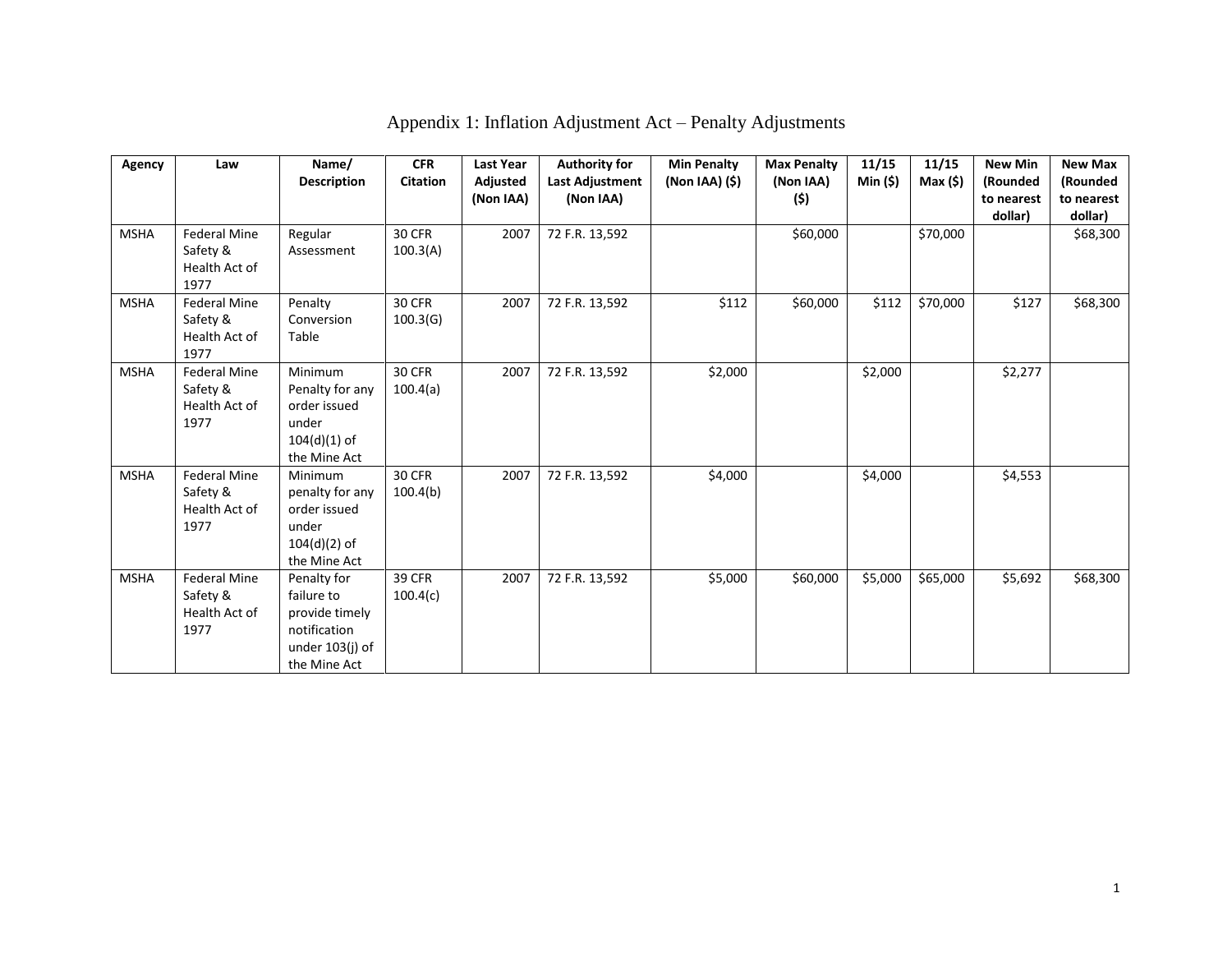| Agency      | Law                                                      | Name/                                                                                                                                                                               | CFR                 | <b>Last Year</b>      | <b>Authority for</b>                | <b>Min Penalty</b> | <b>Max Penalty</b> | 11/15  | 11/15         | <b>New Min</b>         | <b>New Max</b>         |
|-------------|----------------------------------------------------------|-------------------------------------------------------------------------------------------------------------------------------------------------------------------------------------|---------------------|-----------------------|-------------------------------------|--------------------|--------------------|--------|---------------|------------------------|------------------------|
|             |                                                          | <b>Description</b>                                                                                                                                                                  | Citation            | Adjusted<br>(Non IAA) | <b>Last Adjustment</b><br>(Non IAA) | (Non IAA) (\$)     | (Non IAA)<br>(\$)  | Min(5) | Max(5)        | (Rounded<br>to nearest | (Rounded<br>to nearest |
|             |                                                          |                                                                                                                                                                                     |                     |                       |                                     |                    |                    |        |               | dollar)                | dollar)                |
| <b>MSHA</b> | Federal Mine<br>Safety &<br>Health Act of<br>1977        | Any operator<br>who fails to<br>correct a<br>violation for<br>which a<br>citation or<br>order was<br>issued under<br>$104(a)$ of the<br>Mine Act -                                  | 30 CFR<br>100.5(C)  | 2007                  | 72 F.R. 13,592                      |                    | \$6,500            |        | \$7,500       |                        | \$7,399                |
| <b>MSHA</b> | <b>Federal Mine</b><br>Safety &<br>Health Act of<br>1977 | Violation of<br>mandatory<br>safety<br>standards<br>related to<br>smoking<br>standards                                                                                              | 30 CFR<br>100.5(D)  | 2007                  | 72 F.R. 13,592                      |                    | $\sqrt{275}$       |        | $\sqrt{375}$  |                        | \$313                  |
| <b>MSHA</b> | Federal Mine<br>Safety &<br>Health Act of<br>1977        | Flagrant<br>violations<br>under<br>$110(b)(2)$ of<br>the Mine Act                                                                                                                   | 30 CFR<br>100.5(e)  | 2007                  | 72 F.R. 13,592                      |                    | \$220,000          |        | \$242,00<br>0 |                        | \$250,433              |
| EBSA        | Employee<br>Retirement<br>Income<br>Security Act         | Section 209(b):<br>Failure to<br>furnish reports<br>(e.g., pension<br>benefit<br>statements) to<br>certain former<br>participants<br>and<br>beneficiaries or<br>maintain<br>records | 29 CFR<br>2575.2(a) | 1974                  | Pub. L. 93-406                      |                    | \$10               |        | \$11          |                        | \$28                   |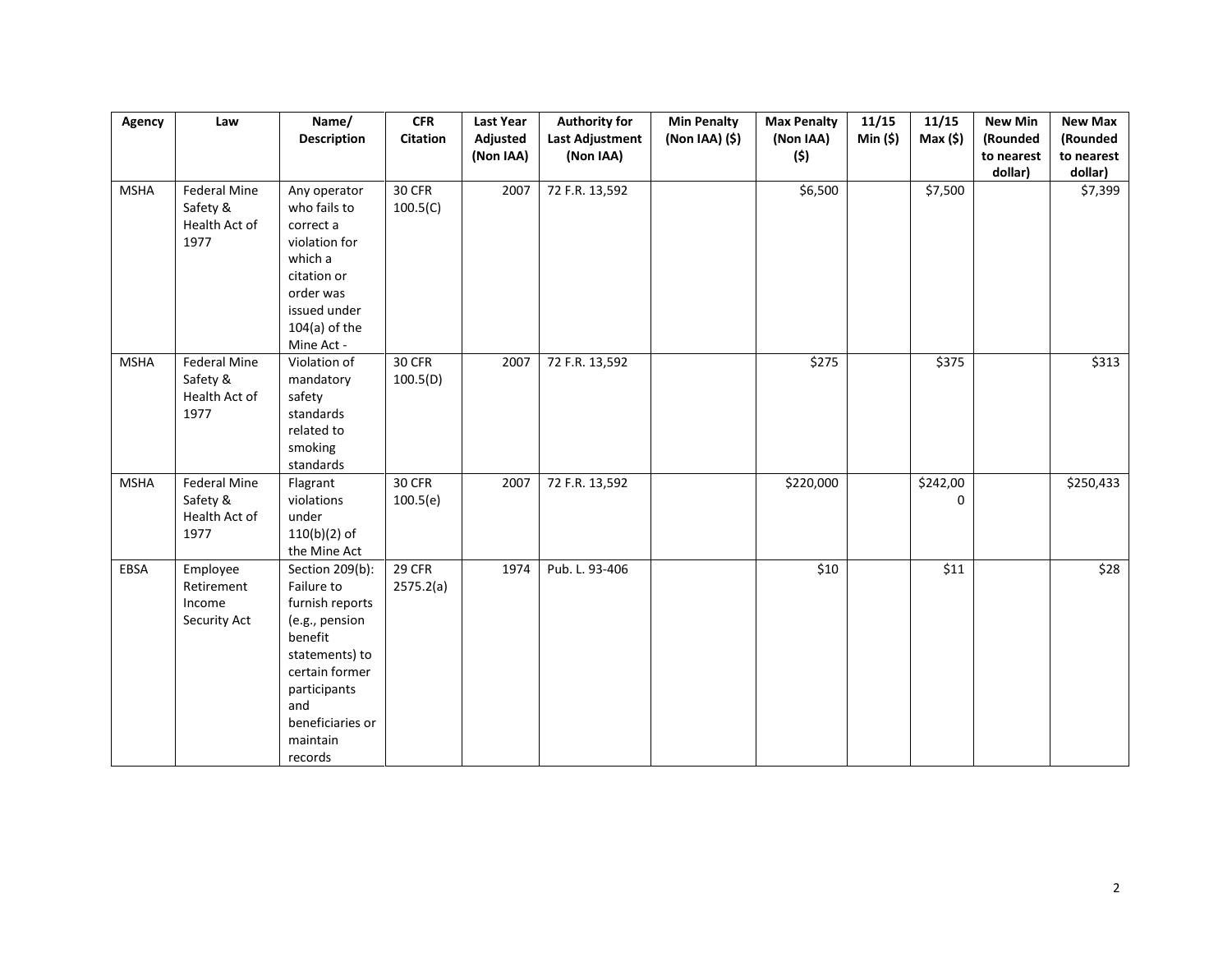| Agency | Law                                              | Name/<br><b>Description</b>                                                                                                                                                                                                                                                | <b>CFR</b><br><b>Citation</b> | <b>Last Year</b><br>Adjusted | <b>Authority for</b><br>Last Adjustment | <b>Min Penalty</b><br>(Non IAA) (\$) | <b>Max Penalty</b><br>(Non IAA) | 11/15<br>Min(5) | 11/15<br>Max(5)     | <b>New Min</b><br>(Rounded | <b>New Max</b><br>(Rounded |
|--------|--------------------------------------------------|----------------------------------------------------------------------------------------------------------------------------------------------------------------------------------------------------------------------------------------------------------------------------|-------------------------------|------------------------------|-----------------------------------------|--------------------------------------|---------------------------------|-----------------|---------------------|----------------------------|----------------------------|
|        |                                                  |                                                                                                                                                                                                                                                                            |                               | (Non IAA)                    | (Non IAA)                               |                                      | (\$)                            |                 |                     | to nearest                 | to nearest                 |
| EBSA   | Employee<br>Retirement<br>Income<br>Security Act | Section 502<br>$(c)(2)$ – Per day<br>for<br>failure/refusal<br>to properly file<br>plan's annual<br>report                                                                                                                                                                 | 29 CFR<br>2575.2(b)           | 1987                         | Pub. L. 100-203                         |                                      | \$1,000                         |                 | \$1,100             | dollar)                    | dollar)<br>\$2,063         |
| EBSA   | Employee<br>Retirement<br>Income<br>Security Act | Section 502<br>$(c)(4)$ – Per day<br>for failure to<br>disclose certain<br>documents<br>upon request<br>under ERISA<br>$101(k)$ and (I);<br>failure to<br>furnish notices<br>under $101(j)$<br>and $514(e)(3) -$<br>each statutory<br>recipient a<br>separate<br>violation | 29 CFR<br>2575.2(c)           | 1993                         | Pub. L. 103-66                          |                                      | \$1,000                         |                 | \$1,000             |                            | \$1,632                    |
| EBSA   | Employee<br>Retirement<br>Income<br>Security Act | Section 502<br>$(c)(5)$ – Per day<br>for each failure<br>to file annual<br>report for<br>Multiple<br>Employer<br>Welfare<br>Arrangements<br>(MEWAs)                                                                                                                        | 29 CFR<br>2575.2(d)           | 1996                         | Pub. L. 104-91                          |                                      | \$1,000                         |                 | $\overline{$}1,100$ |                            | \$1,502                    |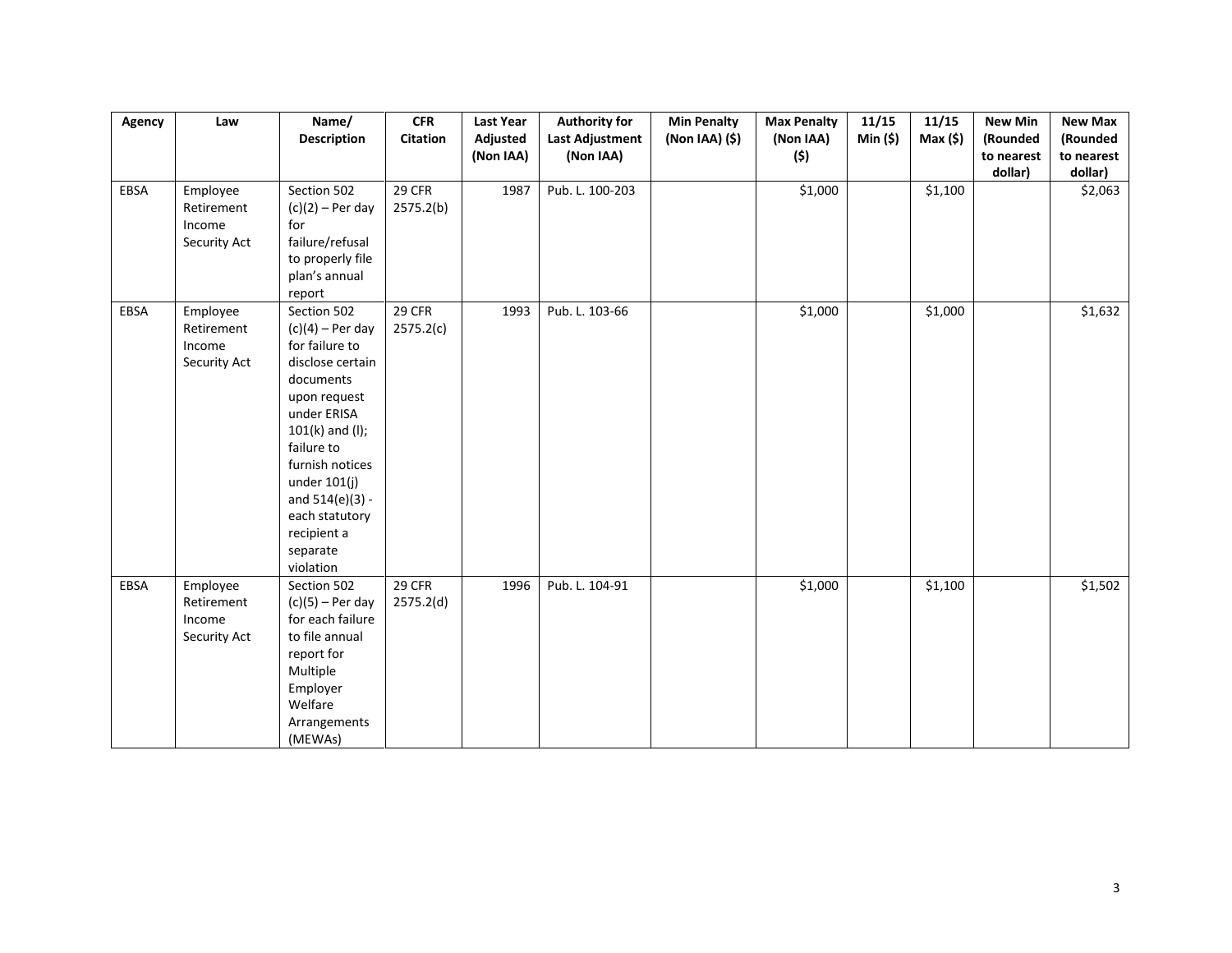| Agency | Law          | Name/                   | <b>CFR</b>      | Last Year | <b>Authority for</b> | <b>Min Penalty</b> | <b>Max Penalty</b> | 11/15    | 11/15    | <b>New Min</b> | <b>New Max</b> |
|--------|--------------|-------------------------|-----------------|-----------|----------------------|--------------------|--------------------|----------|----------|----------------|----------------|
|        |              | <b>Description</b>      | <b>Citation</b> | Adjusted  | Last Adjustment      | $(Non IAA)$ $(\$)$ | (Non IAA)          | Min (\$) | Max (\$) | (Rounded       | (Rounded       |
|        |              |                         |                 | (Non IAA) | (Non IAA)            |                    | (\$)               |          |          | to nearest     | to nearest     |
|        |              |                         |                 |           |                      |                    |                    |          |          | dollar)        | dollar)        |
| EBSA   | Employee     | Section 502             | 29 CFR          | 1997      | Pub. L. 105-34       |                    | \$100 per          |          | \$110    |                | \$147 per      |
|        | Retirement   | $(c)(6)$ – Per          | 2575.2(e)       |           |                      |                    | day not to         |          | per day  |                | day not to     |
|        | Income       | day for each            |                 |           |                      |                    | exceed             |          | not to   |                | exceed         |
|        | Security Act | failure to              |                 |           |                      |                    | \$1,000 per        |          | exceed   |                | \$1,472 per    |
|        |              | provide<br>Secretary of |                 |           |                      |                    | request            |          | \$1,100  |                | request        |
|        |              | Labor                   |                 |           |                      |                    |                    |          | per      |                |                |
|        |              | requested               |                 |           |                      |                    |                    |          | request  |                |                |
|        |              | documentation           |                 |           |                      |                    |                    |          |          |                |                |
|        |              | not to exceed a         |                 |           |                      |                    |                    |          |          |                |                |
|        |              | per request             |                 |           |                      |                    |                    |          |          |                |                |
|        |              | maximum                 |                 |           |                      |                    |                    |          |          |                |                |
| EBSA   | Employee     | Section 502             | <b>29 CFR</b>   | 2002      | Pub. L. 107-204      |                    | \$100              |          | \$100    |                | \$131          |
|        | Retirement   | $(c)(7)$ – Per day      | 2575.2(f)       |           |                      |                    |                    |          |          |                |                |
|        | Income       | for each failure        |                 |           |                      |                    |                    |          |          |                |                |
|        | Security Act | to provide              |                 |           |                      |                    |                    |          |          |                |                |
|        |              | notices of              |                 |           |                      |                    |                    |          |          |                |                |
|        |              | blackout                |                 |           |                      |                    |                    |          |          |                |                |
|        |              | periods and of          |                 |           |                      |                    |                    |          |          |                |                |
|        |              | right to divest         |                 |           |                      |                    |                    |          |          |                |                |
|        |              | employer                |                 |           |                      |                    |                    |          |          |                |                |
|        |              | securities--            |                 |           |                      |                    |                    |          |          |                |                |
|        |              | each statutory          |                 |           |                      |                    |                    |          |          |                |                |
|        |              | recipient a             |                 |           |                      |                    |                    |          |          |                |                |
|        |              | separate                |                 |           |                      |                    |                    |          |          |                |                |
|        |              | violation               |                 |           |                      |                    |                    |          |          |                |                |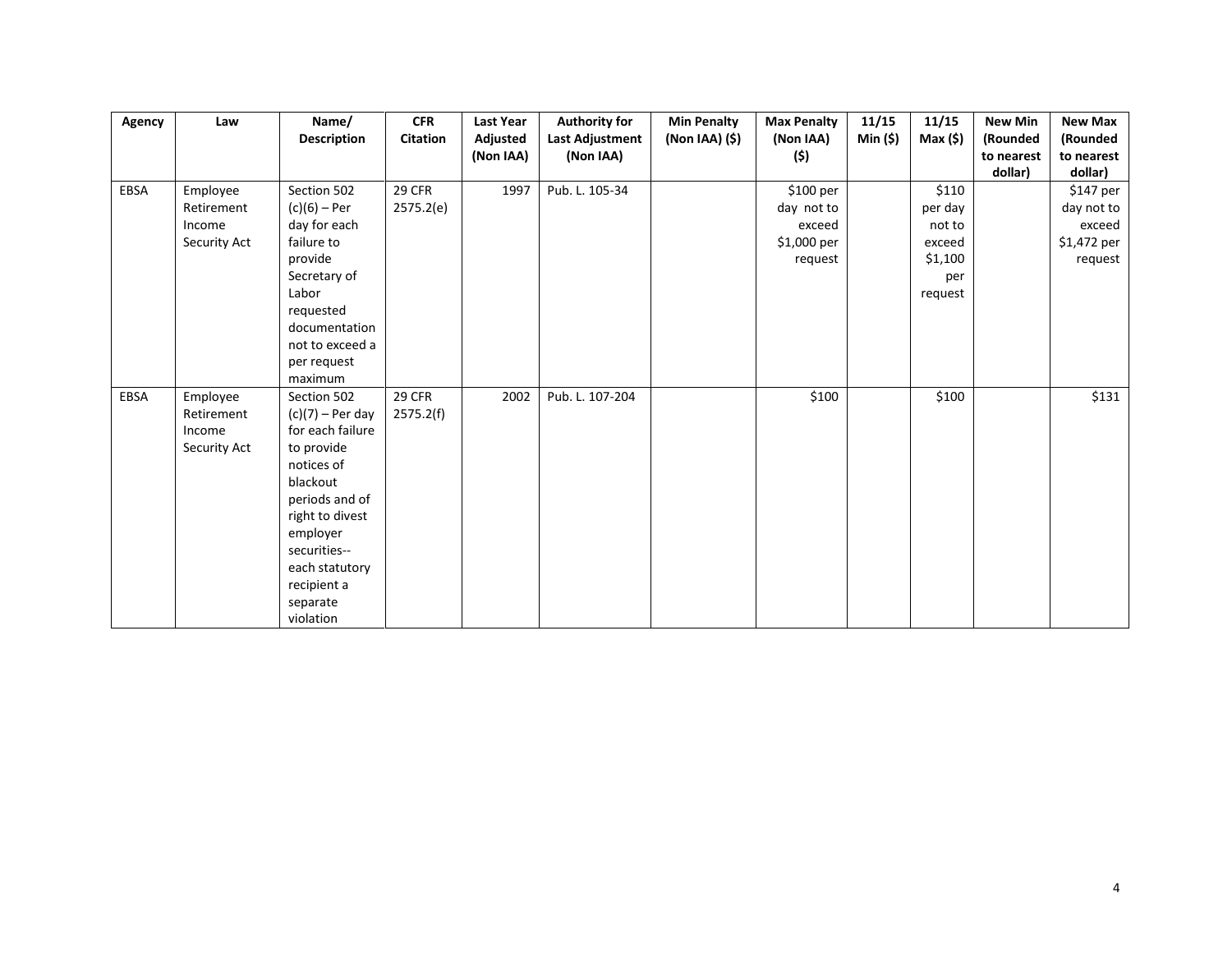| Agency | Law          | Name/                       | <b>CFR</b>      | <b>Last Year</b> | <b>Authority for</b>   | <b>Min Penalty</b> | <b>Max Penalty</b> | 11/15    | 11/15   | <b>New Min</b> | <b>New Max</b> |
|--------|--------------|-----------------------------|-----------------|------------------|------------------------|--------------------|--------------------|----------|---------|----------------|----------------|
|        |              | <b>Description</b>          | <b>Citation</b> | Adjusted         | <b>Last Adjustment</b> | (Non IAA) (\$)     | (Non IAA)          | Min (\$) | Max(5)  | (Rounded       | (Rounded       |
|        |              |                             |                 | (Non IAA)        | (Non IAA)              |                    | (\$)               |          |         | to nearest     | to nearest     |
|        |              |                             |                 |                  |                        |                    |                    |          |         | dollar)        | dollar)        |
| EBSA   | Employee     | Section 502                 | 29 CFR          | 2006             | Pub. L 109-280         |                    | \$1,100            |          | \$1,100 |                | \$1,296        |
|        | Retirement   | $(c)(8) - Per$              | 2575.2(g)       |                  |                        |                    |                    |          |         |                |                |
|        | Income       | each failure                |                 |                  |                        |                    |                    |          |         |                |                |
|        | Security Act | by an                       |                 |                  |                        |                    |                    |          |         |                |                |
|        |              | endangered                  |                 |                  |                        |                    |                    |          |         |                |                |
|        |              | status                      |                 |                  |                        |                    |                    |          |         |                |                |
|        |              | multiemployer               |                 |                  |                        |                    |                    |          |         |                |                |
|        |              | plan to adopt a             |                 |                  |                        |                    |                    |          |         |                |                |
|        |              | funding                     |                 |                  |                        |                    |                    |          |         |                |                |
|        |              | improvement                 |                 |                  |                        |                    |                    |          |         |                |                |
|        |              | plan or meet<br>benchmarks; |                 |                  |                        |                    |                    |          |         |                |                |
|        |              | failure of a                |                 |                  |                        |                    |                    |          |         |                |                |
|        |              | critical status             |                 |                  |                        |                    |                    |          |         |                |                |
|        |              | multiemployer               |                 |                  |                        |                    |                    |          |         |                |                |
|        |              | plan to adopt               |                 |                  |                        |                    |                    |          |         |                |                |
|        |              | a rehabilitation            |                 |                  |                        |                    |                    |          |         |                |                |
|        |              | plan                        |                 |                  |                        |                    |                    |          |         |                |                |
| EBSA   | Employee     | Section                     | 29 CFR          | 2009             | Pub .L. 111-3          |                    | \$100              |          | \$100   |                | \$110          |
|        | Retirement   | $502(c)(9)(A) -$            | 2575.2(h)       |                  |                        |                    |                    |          |         |                |                |
|        | Income       | Per day for                 |                 |                  |                        |                    |                    |          |         |                |                |
|        | Security Act | each failure by             |                 |                  |                        |                    |                    |          |         |                |                |
|        |              | an employer to              |                 |                  |                        |                    |                    |          |         |                |                |
|        |              | inform                      |                 |                  |                        |                    |                    |          |         |                |                |
|        |              | employees of                |                 |                  |                        |                    |                    |          |         |                |                |
|        |              | CHIP coverage               |                 |                  |                        |                    |                    |          |         |                |                |
|        |              | opportunities               |                 |                  |                        |                    |                    |          |         |                |                |
|        |              | under Section               |                 |                  |                        |                    |                    |          |         |                |                |
|        |              | 701(f)(3)(B)(i)(l           |                 |                  |                        |                    |                    |          |         |                |                |
|        |              | $) - each$                  |                 |                  |                        |                    |                    |          |         |                |                |
|        |              | employee a                  |                 |                  |                        |                    |                    |          |         |                |                |
|        |              | separate                    |                 |                  |                        |                    |                    |          |         |                |                |
|        |              | violation                   |                 |                  |                        |                    |                    |          |         |                |                |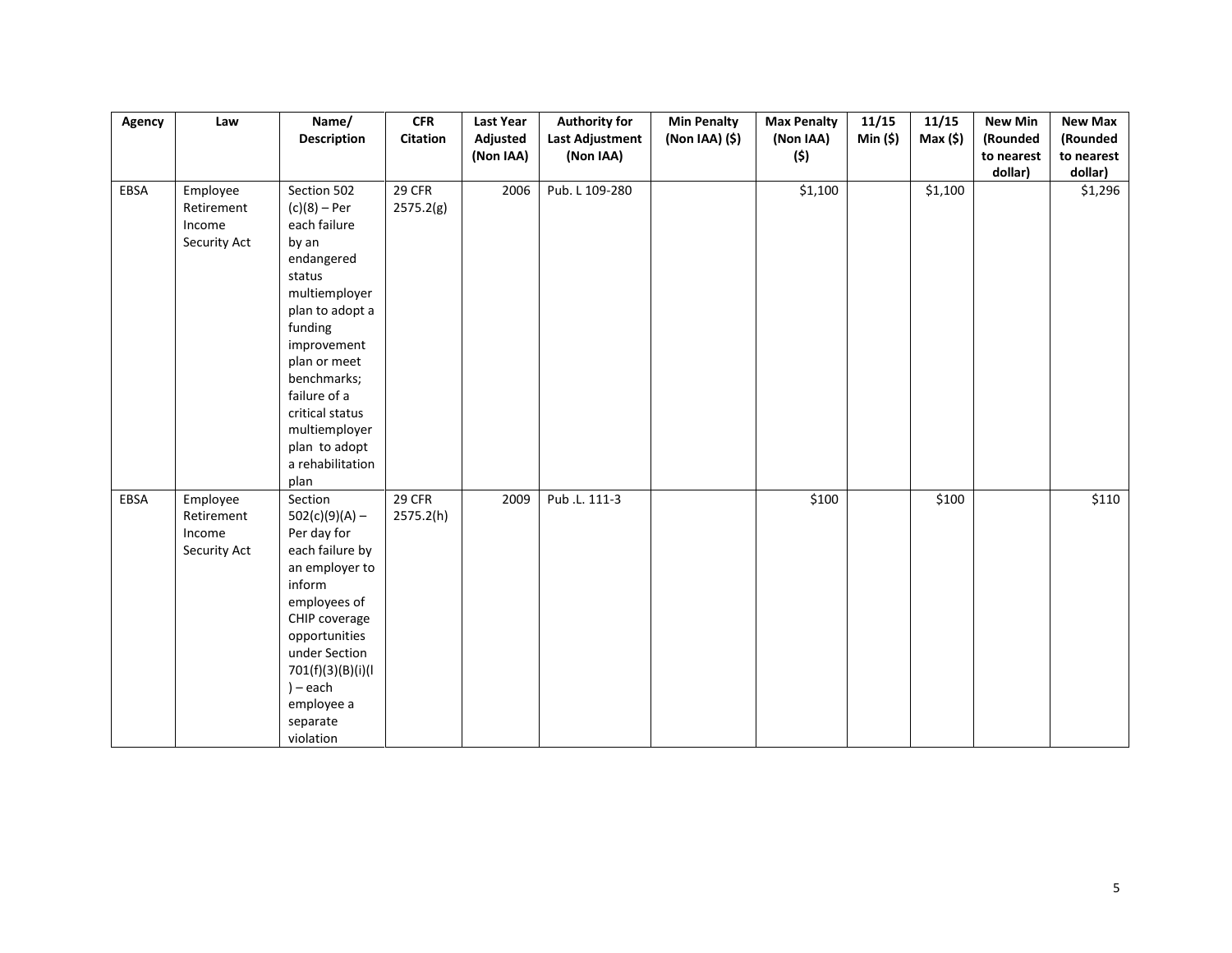| Agency | Law          | Name/              | <b>CFR</b>      | Last Year | <b>Authority for</b> | <b>Min Penalty</b> | <b>Max Penalty</b> | 11/15    | 11/15    | <b>New Min</b> | <b>New Max</b> |
|--------|--------------|--------------------|-----------------|-----------|----------------------|--------------------|--------------------|----------|----------|----------------|----------------|
|        |              | <b>Description</b> | <b>Citation</b> | Adjusted  | Last Adjustment      | (Non IAA) (\$)     | (Non IAA)          | Min (\$) | Max (\$) | (Rounded       | (Rounded       |
|        |              |                    |                 | (Non IAA) | (Non IAA)            |                    | (\$)               |          |          | to nearest     | to nearest     |
|        |              |                    |                 |           |                      |                    |                    |          |          | dollar)        | dollar)        |
| EBSA   | Employee     | Section            | 29 CFR          | 2009      | Pub.L. 111-3         |                    | \$100              |          | \$100    |                | \$110          |
|        | Retirement   | $502(c)(9)(B) -$   | 2575.2(i)       |           |                      |                    |                    |          |          |                |                |
|        | Income       | Per day for        |                 |           |                      |                    |                    |          |          |                |                |
|        | Security Act | each failure by    |                 |           |                      |                    |                    |          |          |                |                |
|        |              | a plan to          |                 |           |                      |                    |                    |          |          |                |                |
|        |              | timely provide     |                 |           |                      |                    |                    |          |          |                |                |
|        |              | to any State       |                 |           |                      |                    |                    |          |          |                |                |
|        |              | information        |                 |           |                      |                    |                    |          |          |                |                |
|        |              | required to be     |                 |           |                      |                    |                    |          |          |                |                |
|        |              | disclosed          |                 |           |                      |                    |                    |          |          |                |                |
|        |              | under Section      |                 |           |                      |                    |                    |          |          |                |                |
|        |              | 701(f)(3)(B)(ii),  |                 |           |                      |                    |                    |          |          |                |                |
|        |              | as added by        |                 |           |                      |                    |                    |          |          |                |                |
|        |              | CHIP regarding     |                 |           |                      |                    |                    |          |          |                |                |
|        |              | coverage           |                 |           |                      |                    |                    |          |          |                |                |
|        |              | coordination-      |                 |           |                      |                    |                    |          |          |                |                |
|        |              | each               |                 |           |                      |                    |                    |          |          |                |                |
|        |              | participant/be     |                 |           |                      |                    |                    |          |          |                |                |
|        |              | neficiary a        |                 |           |                      |                    |                    |          |          |                |                |
|        |              | separate           |                 |           |                      |                    |                    |          |          |                |                |
|        |              | violation          |                 |           |                      |                    |                    |          |          |                |                |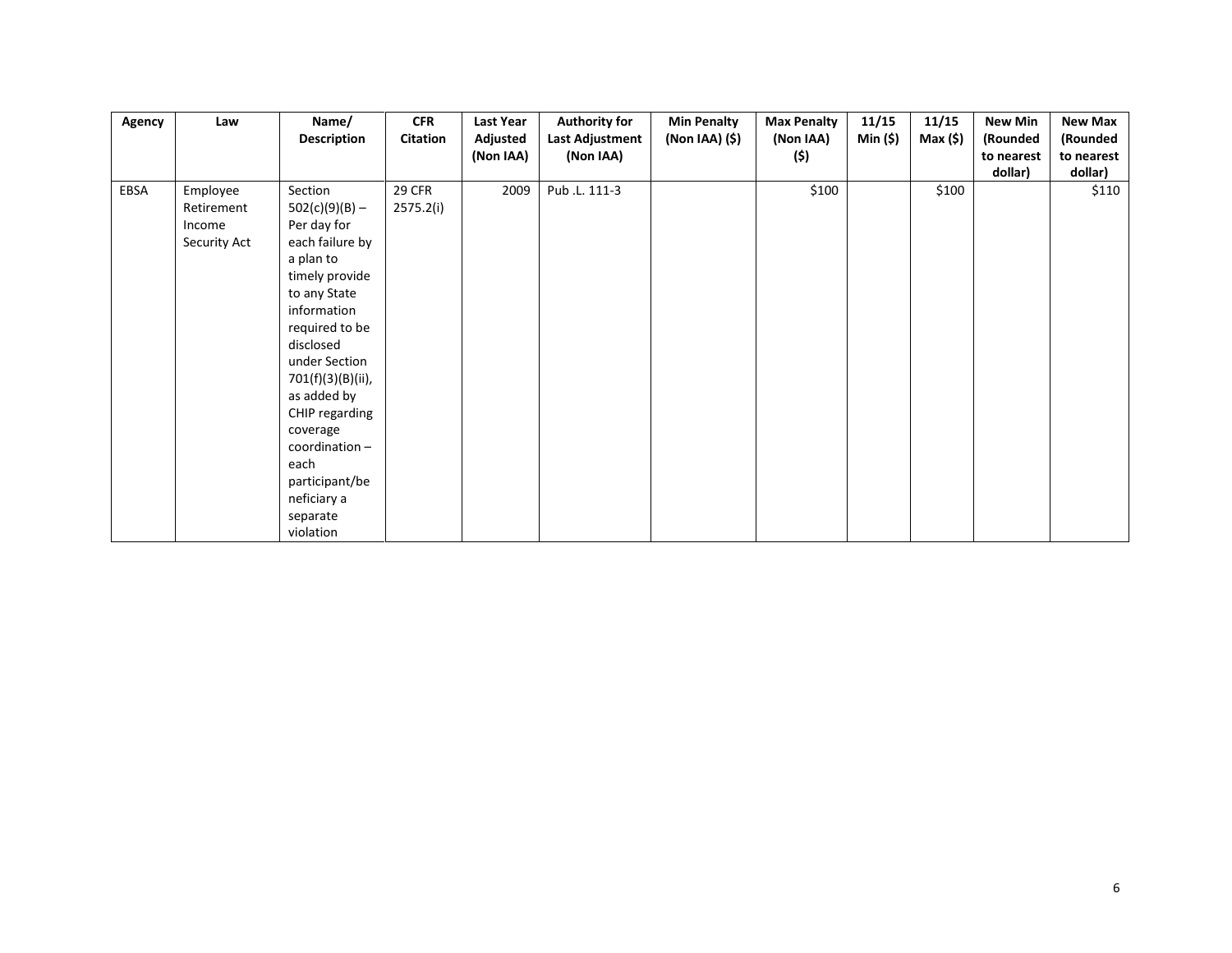| Agency | Law          | Name/               | <b>CFR</b> | <b>Last Year</b> | <b>Authority for</b>   | <b>Min Penalty</b> | <b>Max Penalty</b> | 11/15    | 11/15  | <b>New Min</b> | <b>New Max</b> |
|--------|--------------|---------------------|------------|------------------|------------------------|--------------------|--------------------|----------|--------|----------------|----------------|
|        |              | <b>Description</b>  | Citation   | Adjusted         | <b>Last Adjustment</b> | (Non IAA) (\$)     | (Non IAA)          | Min (\$) | Max(5) | (Rounded       | (Rounded       |
|        |              |                     |            | (Non IAA)        | (Non IAA)              |                    | (\$)               |          |        | to nearest     | to nearest     |
|        |              |                     |            |                  |                        |                    |                    |          |        | dollar)        | dollar)        |
| EBSA   | Employee     | Section             | 29 CFR     | 2008             | Pub. L. 110-233        |                    | \$100              |          | \$100  |                | \$110          |
|        | Retirement   | $502(c)(10) -$      | 2575.2(j)  |                  |                        |                    |                    |          |        |                |                |
|        | Income       | Failure by any      | 1)         |                  |                        |                    |                    |          |        |                |                |
|        | Security Act | plan sponsor of     |            |                  |                        |                    |                    |          |        |                |                |
|        |              | group health        |            |                  |                        |                    |                    |          |        |                |                |
|        |              | plan, or any        |            |                  |                        |                    |                    |          |        |                |                |
|        |              | health              |            |                  |                        |                    |                    |          |        |                |                |
|        |              | insurance           |            |                  |                        |                    |                    |          |        |                |                |
|        |              | issuer offering     |            |                  |                        |                    |                    |          |        |                |                |
|        |              | health              |            |                  |                        |                    |                    |          |        |                |                |
|        |              | insurance           |            |                  |                        |                    |                    |          |        |                |                |
|        |              | coverage in         |            |                  |                        |                    |                    |          |        |                |                |
|        |              | connection          |            |                  |                        |                    |                    |          |        |                |                |
|        |              | with the plan,      |            |                  |                        |                    |                    |          |        |                |                |
|        |              | to meet the         |            |                  |                        |                    |                    |          |        |                |                |
|        |              | requirements        |            |                  |                        |                    |                    |          |        |                |                |
|        |              | of Sections         |            |                  |                        |                    |                    |          |        |                |                |
|        |              | 702(a)(1)(F),       |            |                  |                        |                    |                    |          |        |                |                |
|        |              | $(b)(3)$ , $(c)$ or |            |                  |                        |                    |                    |          |        |                |                |
|        |              | (d); or Section     |            |                  |                        |                    |                    |          |        |                |                |
|        |              | 701; or             |            |                  |                        |                    |                    |          |        |                |                |
|        |              | Section             |            |                  |                        |                    |                    |          |        |                |                |
|        |              | 702(b)(1) with      |            |                  |                        |                    |                    |          |        |                |                |
|        |              | respect to          |            |                  |                        |                    |                    |          |        |                |                |
|        |              | genetic             |            |                  |                        |                    |                    |          |        |                |                |
|        |              | information -       |            |                  |                        |                    |                    |          |        |                |                |
|        |              | daily per           |            |                  |                        |                    |                    |          |        |                |                |
|        |              | participant and     |            |                  |                        |                    |                    |          |        |                |                |
|        |              | beneficiary         |            |                  |                        |                    |                    |          |        |                |                |
|        |              | non-                |            |                  |                        |                    |                    |          |        |                |                |
|        |              | compliance          |            |                  |                        |                    |                    |          |        |                |                |
|        |              | period              |            |                  |                        |                    |                    |          |        |                |                |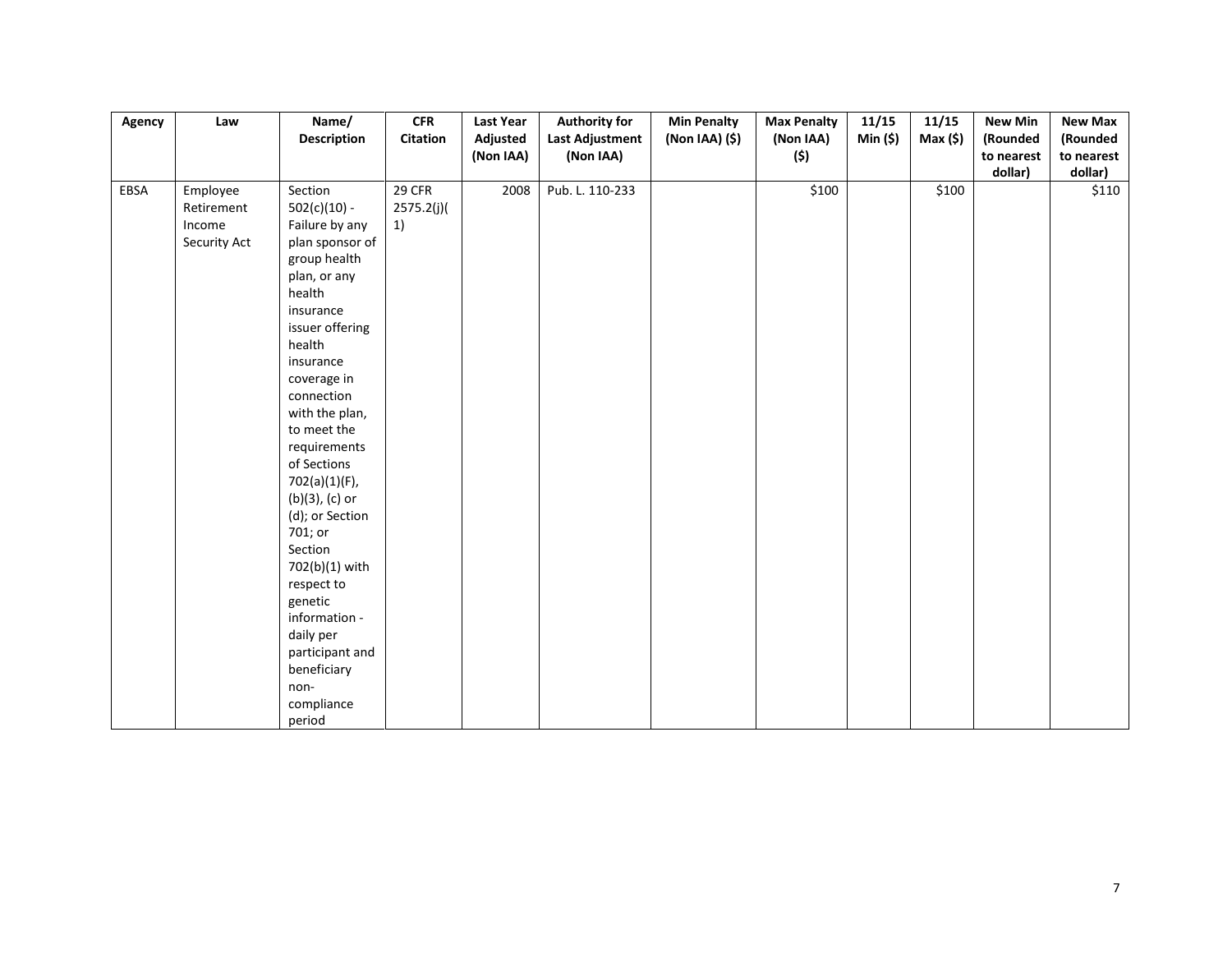| Agency | Law                                              | Name/<br><b>Description</b>                                                                                                                              | CFR<br><b>Citation</b>     | <b>Last Year</b><br>Adjusted | <b>Authority for</b><br>Last Adjustment | <b>Min Penalty</b><br>(Non IAA) (\$) | <b>Max Penalty</b><br>(Non IAA) | 11/15<br>Min(5) | 11/15<br>Max(5)      | <b>New Min</b><br>(Rounded | <b>New Max</b><br>(Rounded |
|--------|--------------------------------------------------|----------------------------------------------------------------------------------------------------------------------------------------------------------|----------------------------|------------------------------|-----------------------------------------|--------------------------------------|---------------------------------|-----------------|----------------------|----------------------------|----------------------------|
|        |                                                  |                                                                                                                                                          |                            | (Non IAA)                    | (Non IAA)                               |                                      | (\$)                            |                 |                      | to nearest<br>dollar)      | to nearest<br>dollar)      |
| EBSA   | Employee<br>Retirement<br>Income<br>Security Act | Section<br>502(c)(10)<br>minimum<br>penalty for<br>uncorrected de<br>minimis<br>violations                                                               | 29 CFR<br>2575.2(j)(<br>2) | 2008                         | Pub. L. 110-233                         | \$2,500                              |                                 | \$2,500         |                      | \$2,745                    |                            |
| EBSA   | Employee<br>Retirement<br>Income<br>Security Act | Section<br>$502(c)(10) -$<br>minimum<br>penalty for<br>uncorrected<br>violations that<br>are not de<br>minimis                                           | 29 CFR<br>2575.2(j)<br>3)  | 2008                         | Pub. L. 110-233                         | \$15,000                             |                                 | \$15,000        |                      | \$16,473                   |                            |
| EBSA   | Employee<br>Retirement<br>Income<br>Security Act | Section<br>$502(c)(10) -$<br>unintentional<br>failure<br>maximum cap                                                                                     | 29 CFR<br>2575.2(j)<br>4)  | 2008                         | Pub. L. 110-233                         |                                      | \$500,000                       |                 | \$500,00<br>$\Omega$ |                            | \$549,095                  |
| EBSA   | Employee<br>Retirement<br>Income<br>Security Act | Section<br>$502(c)(12) -$<br>Per day for<br>each failure of<br>a CSEC plan in<br>restoration<br>status to adopt<br>a restoration<br>plan                 | 29CFR<br>2575.2(k)         | 2014                         | Pub. L. 113-97                          |                                      | \$100                           |                 | \$100                |                            | \$100                      |
| EBSA   | Employee<br>Retirement<br>Income<br>Security Act | Section 502<br>$(m)$ – Failure of<br>fiduciary to<br>make a proper<br>distribution<br>from a defined<br>benefit plan<br>under section<br>206(e) of ERISA | 29 CFR<br>2575.2(l)        | 1994                         | Pub. L. 103-465                         |                                      | \$10,000                        |                 | \$10,000             |                            | \$15,909                   |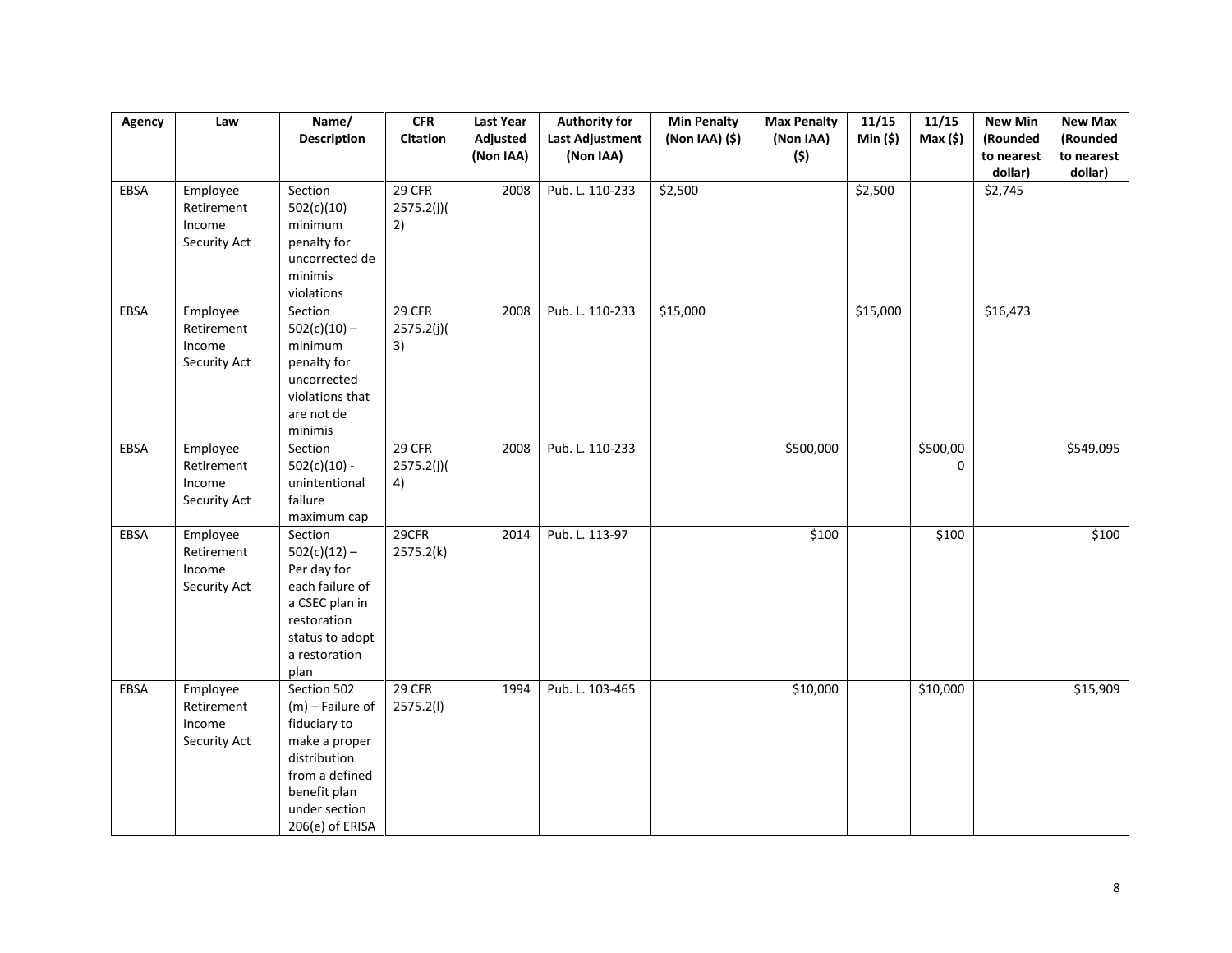| Agency      | Law                  | Name/                | CFR             | <b>Last Year</b> | <b>Authority for</b>   | <b>Min Penalty</b> | <b>Max Penalty</b> | 11/15   | 11/15               | <b>New Min</b> | <b>New Max</b> |
|-------------|----------------------|----------------------|-----------------|------------------|------------------------|--------------------|--------------------|---------|---------------------|----------------|----------------|
|             |                      | <b>Description</b>   | <b>Citation</b> | Adjusted         | <b>Last Adjustment</b> | (Non IAA) (\$)     | (Non IAA)          | Min(5)  | Max(5)              | (Rounded       | (Rounded       |
|             |                      |                      |                 | (Non IAA)        | (Non IAA)              |                    | (\$)               |         |                     | to nearest     | to nearest     |
|             |                      |                      |                 |                  |                        |                    |                    |         |                     | dollar)        | dollar)        |
| EBSA        | Employee             | Failure to           | 29 CFR          | 2010             | Pub. L. 111-148        |                    | \$1,000            |         | \$1,000             |                | \$1,087        |
|             | Retirement           | provide              | 2575.2(m)       |                  |                        |                    |                    |         |                     |                |                |
|             | Income               | Summary of           |                 |                  |                        |                    |                    |         |                     |                |                |
|             | Security Act         | <b>Benefits</b>      |                 |                  |                        |                    |                    |         |                     |                |                |
|             |                      | Coverage             |                 |                  |                        |                    |                    |         |                     |                |                |
|             |                      | under PHS Act        |                 |                  |                        |                    |                    |         |                     |                |                |
|             |                      | section              |                 |                  |                        |                    |                    |         |                     |                |                |
|             |                      | 2715(f), as          |                 |                  |                        |                    |                    |         |                     |                |                |
|             |                      | incorporated in      |                 |                  |                        |                    |                    |         |                     |                |                |
|             |                      | <b>ERISA</b> section |                 |                  |                        |                    |                    |         |                     |                |                |
|             |                      | 715 and 29 CFR       |                 |                  |                        |                    |                    |         |                     |                |                |
|             |                      | 2590.715-            |                 |                  |                        |                    |                    |         |                     |                |                |
|             |                      | 2715(e)              |                 |                  |                        |                    |                    |         |                     |                |                |
| <b>OSHA</b> | Occupational         | Serious              | 29 CFR          | 1990             | Pub. L. 101-508        |                    | \$7,000            |         | \$7,000             |                | \$12,471       |
|             | Safety and           | Violation            | 1903.15(d       |                  |                        |                    |                    |         |                     |                |                |
|             | <b>Health Act</b>    |                      | )(3)            |                  |                        |                    |                    |         |                     |                |                |
| <b>OSHA</b> | Occupational         | Other-Than-          | 29 CFR          | 1990             | Pub. L. 101-508        |                    | \$7,000            |         | \$7,000             |                | \$12,471       |
|             | Safety and           | Serious              | 1903.15(d       |                  |                        |                    |                    |         |                     |                |                |
|             | Health Act           |                      | )(4)            |                  |                        |                    |                    |         |                     |                |                |
|             | Occupational         | Willful or           | 29 CFR          | 1990             | Pub. L. 101-508        | \$5,000            | \$70,000           | \$5,000 | \$70,000            | \$8,908        | \$124,709      |
|             | Safety and           | Repeated             | 1903.15(d       |                  |                        |                    |                    |         |                     |                |                |
|             | <b>Health Act</b>    |                      | $(1)$ and       |                  |                        |                    |                    |         |                     |                |                |
|             |                      |                      | <b>29 CFR</b>   |                  |                        |                    |                    |         |                     |                |                |
|             |                      |                      | 1903.15(d       |                  |                        |                    |                    |         |                     |                |                |
| <b>OSHA</b> |                      |                      | )(2)            |                  |                        |                    |                    |         |                     |                |                |
| <b>OSHA</b> | Occupational         | Posting              | 29 CFR          | 1990             | Pub. L. 101-508        |                    | \$7,000            |         | \$7,000             |                | \$12,471       |
|             | Safety and           | Requirement          | 1903.15(d       |                  |                        |                    |                    |         |                     |                |                |
|             | Health Act           |                      | )(6)            |                  |                        |                    |                    |         |                     |                |                |
| <b>OSHA</b> | Occupational         | Failure to           | 29 CFR          | 1990             | Pub. L. 101-508        |                    | \$7,000            |         | $\overline{$}7,000$ |                | \$12,471       |
|             | Safety and           | Abate                | 1903.15(d       |                  |                        |                    |                    |         |                     |                |                |
|             | <b>Health Act</b>    |                      | )(5)            |                  |                        |                    |                    |         |                     |                |                |
| WHD         | Family and           | <b>FMLA</b>          | 29 CFR          | 1993             | Pub. L. 103-3          |                    | \$100              |         | \$110               |                | \$163          |
|             | <b>Medical Leave</b> |                      | 825.300(a       |                  |                        |                    |                    |         |                     |                |                |
|             | Act                  |                      | )(1)            |                  |                        |                    |                    |         |                     |                |                |
| WHD         | Fair Labor           | <b>FLSA</b>          | 29 CFR          | 1989             | Pub. L. 101-157        |                    | \$1,000            |         | \$1,100             |                | \$1,894        |
|             | Standards Act        |                      | 578.3(a)        |                  |                        |                    |                    |         |                     |                |                |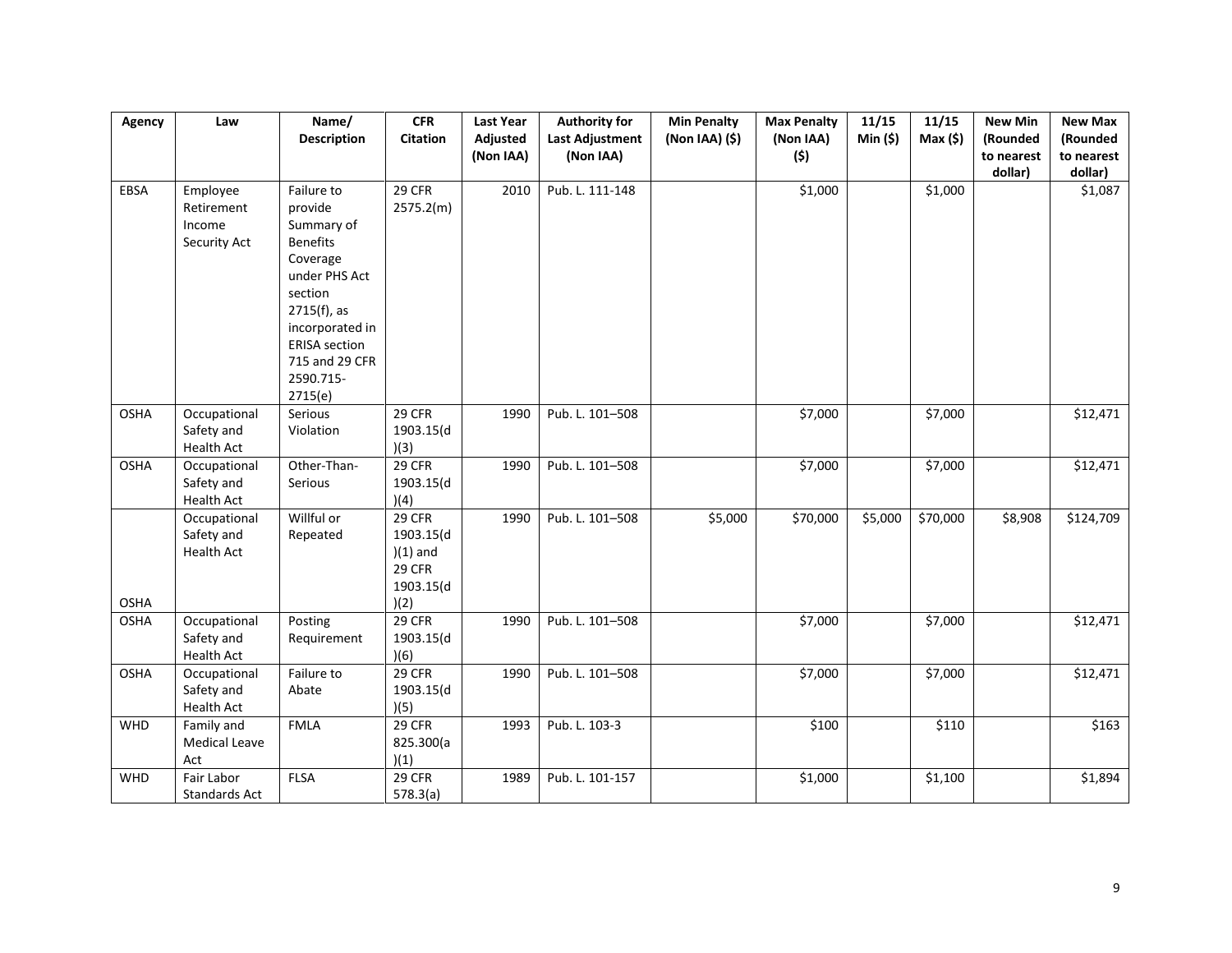| Agency     | Law                                                                        | Name/<br><b>Description</b>                                             | CFR<br>Citation                  | <b>Last Year</b><br>Adjusted<br>(Non IAA) | <b>Authority for</b><br><b>Last Adjustment</b><br>(Non IAA) | <b>Min Penalty</b><br>(Non IAA) (\$) | <b>Max Penalty</b><br>(Non IAA)<br>(\$) | 11/15<br>Min(5) | 11/15<br>Max(5)      | <b>New Min</b><br>(Rounded<br>to nearest<br>dollar) | <b>New Max</b><br>(Rounded<br>to nearest<br>dollar) |
|------------|----------------------------------------------------------------------------|-------------------------------------------------------------------------|----------------------------------|-------------------------------------------|-------------------------------------------------------------|--------------------------------------|-----------------------------------------|-----------------|----------------------|-----------------------------------------------------|-----------------------------------------------------|
| <b>WHD</b> | Fair Labor<br>Standards Act                                                | Child Labor                                                             | 29 CFR<br>579.1(a)(1)<br>)(i)(A) | 2008                                      | Pub. L. 110-233                                             |                                      | \$11,000                                |                 | \$11,000             |                                                     | \$12,080                                            |
| <b>WHD</b> | Fair Labor<br>Standards Act                                                | Child Labor<br>resulting in<br>serious injury<br>or death               | 29 CFR<br>579.1(a)(1)<br>)(i)(B) | 2008                                      | Pub. L. 110-233                                             |                                      | \$50,000                                |                 | \$50,000             |                                                     | \$54,910                                            |
| <b>WHD</b> | Fair Labor<br>Standards Act                                                | CL willful or<br>repeated<br>resulting in<br>serious injury<br>or death | 29 CFR<br>579.1(a)(1)<br>)(i)(B) | 2008                                      | Pub. L. 110-233                                             |                                      | \$100,000                               |                 | \$100,00<br>$\Omega$ |                                                     | \$109,820                                           |
| <b>WHD</b> | Migrant and<br>Seasonal<br>Agricultural<br>Worker<br><b>Protection Act</b> | <b>MSPA</b>                                                             | 29 CFR<br>500.1(e)               | 1983                                      | Pub. L. 97-470                                              |                                      | \$1,000                                 |                 | \$1,000              |                                                     | \$2,355                                             |
| WHD        | Immigration &<br>Nationality Act                                           | H1B                                                                     | 20 CFR<br>655.810(b)<br>)(1)     | 1990                                      | Pub. L. 101-649                                             |                                      | \$1,000                                 |                 | \$1,000              |                                                     | \$1,782                                             |
| WHD        | Immigration &<br>Nationality Act                                           | H1B willful or<br>discrimination                                        | 20 CFR<br>655.810(b<br>)(2)      | 1998                                      | Pub. L. 105-277                                             |                                      | \$5,000                                 |                 | \$5,000              |                                                     | \$7,251                                             |
| WHD        | Immigration &<br>Nationality Act                                           | H1B willful that<br>resulted in<br>displacement<br>of a US worker       | 20 CFR<br>655.810(b)<br>)(3)     | 1998                                      | Pub. L. 105-277                                             |                                      | \$35,000                                |                 | \$35,000             |                                                     | \$50,758                                            |
| WHD        | Immigration &<br>Nationality Act                                           | H2B <sup>1</sup>                                                        | 29 CFR<br>503.23                 | 2005                                      | Pub. L. 109-13                                              |                                      | \$10,000                                |                 | \$10,000             |                                                     | \$11,940                                            |
| WHD        | Immigration &<br>Nationality Act                                           | $D-1$                                                                   | 20 CFR<br>655.620                | 1990                                      | Pub. L. 101-649                                             |                                      | \$5,000                                 |                 | \$5,000              |                                                     | \$8,908                                             |
| WHD        | <b>Contract Work</b><br>Hours and<br>Safety<br>Standards Act               | <b>CWHSSA</b>                                                           | 29 CFR<br>5.8(a)                 | 1962                                      | Pub. L. 87-581                                              |                                      | \$10                                    |                 | \$10                 |                                                     | \$25                                                |

 1 *See* supra note **Error! Bookmark not defined.**.

 $\overline{\phantom{0}}$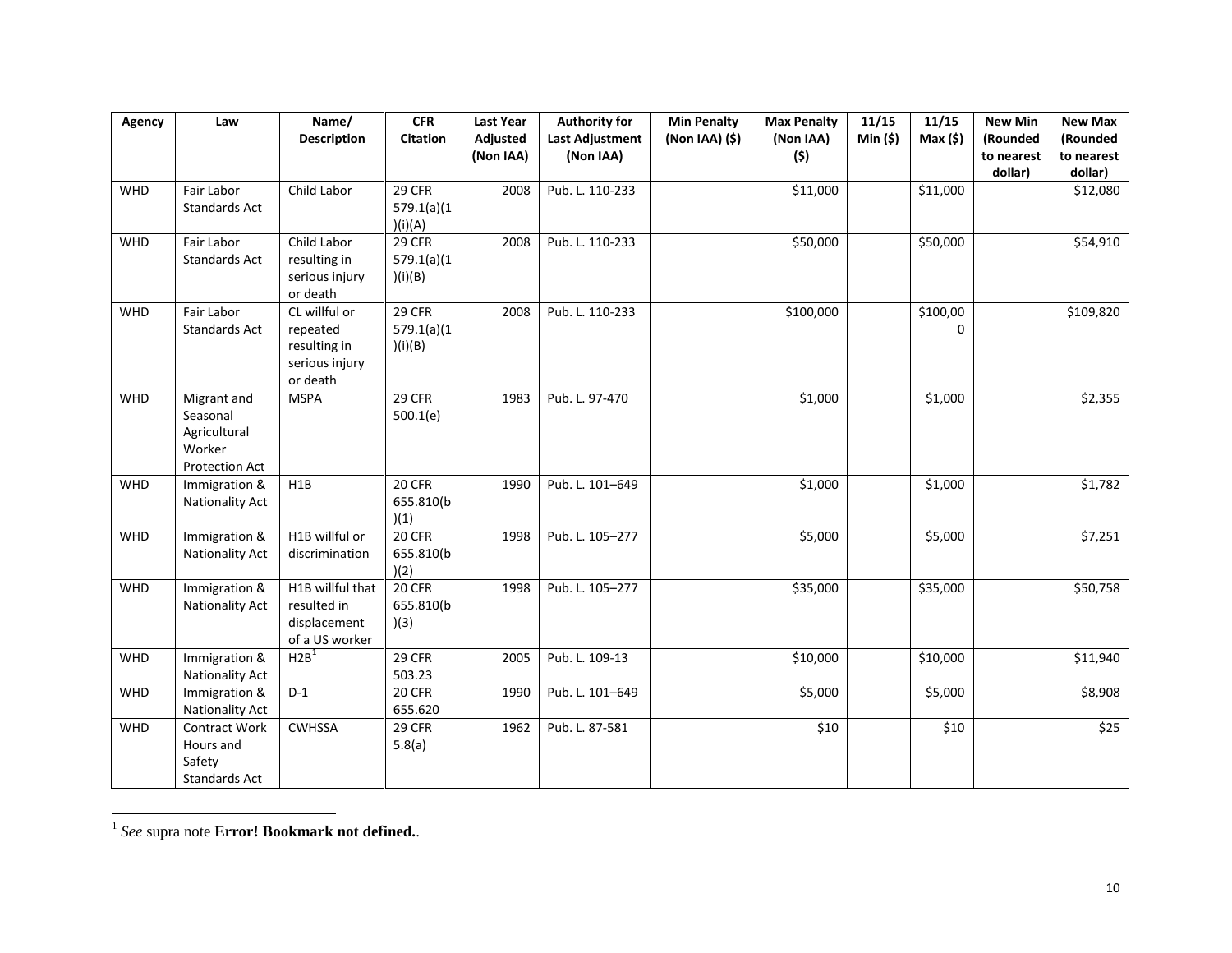| Agency     | Law                                     | Name/<br><b>Description</b>                                                                     | <b>CFR</b><br><b>Citation</b> | <b>Last Year</b><br>Adjusted<br>(Non IAA) | <b>Authority for</b><br><b>Last Adjustment</b><br>(Non IAA) | <b>Min Penalty</b><br>(Non IAA) (\$) | <b>Max Penalty</b><br>(Non IAA)<br>(\$) | 11/15<br>Min(5) | 11/15<br>Max(5) | <b>New Min</b><br>(Rounded<br>to nearest<br>dollar) | <b>New Max</b><br>(Rounded<br>to nearest<br>dollar) |
|------------|-----------------------------------------|-------------------------------------------------------------------------------------------------|-------------------------------|-------------------------------------------|-------------------------------------------------------------|--------------------------------------|-----------------------------------------|-----------------|-----------------|-----------------------------------------------------|-----------------------------------------------------|
| <b>WHD</b> | Walsh-Healey<br>Public<br>Contracts Act | Walsh-Healey                                                                                    | 41 CFR<br>$50-$<br>201.3(e)   | 1936                                      | 49 Stat. 2036                                               |                                      | \$10                                    |                 | \$10            |                                                     | \$25                                                |
| WHD        | Employee<br>Polygraph<br>Protection Act | EPPA                                                                                            | 29 CFR<br>801.42(a)           | 1988                                      | Pub. L. 100-347                                             |                                      | \$10,000                                |                 | \$10,000        |                                                     | \$19,787                                            |
| <b>WHD</b> | Immigration &<br>Nationality Act        | H <sub>2</sub> A                                                                                | 29 CFR<br>501.19(c)           | 2010                                      | 75 FR 6,884                                                 |                                      | \$1,500                                 |                 | \$1,500         |                                                     | \$1,631                                             |
| WHD        | Immigration &<br><b>Nationality Act</b> | H2A willful or<br>discrimination                                                                | 29 CFR<br>501.19(c)<br>1)     | 2008                                      | 73 FR 77,110                                                |                                      | \$5,000                                 |                 | \$5,000         |                                                     | \$5,491                                             |
| WHD        | Immigration &<br><b>Nationality Act</b> | H2A Safety or<br>health<br>resulting in<br>serious injury<br>or death                           | 29 CFR<br>501.19(c)<br>2)     | 2010                                      | 75 FR 6,884                                                 |                                      | \$50,000                                |                 | \$50,000        |                                                     | \$54,373                                            |
| WHD        | Immigration &<br>Nationality Act        | H2A willful or<br>repeated<br>safety or<br>health<br>resulting in<br>serious injury<br>or death | 29 CFR<br>501.19(c)<br>4)     | 2010                                      | 75 FR 6,884                                                 |                                      | \$100,000                               |                 | \$100,00<br>0   |                                                     | \$108,745                                           |
| <b>WHD</b> | Immigration &<br>Nationality Act        | H2A failing to<br>cooperate in<br>an<br>investigation                                           | 29 CFR<br>501.19(d)           | 2008                                      | 73 FR 77,110                                                |                                      | \$5,000                                 |                 | \$5,000         |                                                     | \$5,491                                             |
| WHD        | Immigration &<br><b>Nationality Act</b> | H2A displacing<br>a US worker                                                                   | 29 CFR<br>501.19(e)           | 2010                                      | 75 FR 6,884                                                 |                                      | \$15,000                                |                 | \$15,000        |                                                     | \$16,312                                            |
| WHD        | Immigration &<br>Nationality Act        | H2A<br>improperly<br>rejecting a US<br>worker                                                   | 29 CFR<br>501.19(f)           | 2010                                      | 75 FR 6,884                                                 |                                      | \$15,000                                |                 | \$15,000        |                                                     | \$16,312                                            |
| WHD        | Fair Labor<br>Standards Act             | Home Worker                                                                                     | 29 CFR<br>530.302             | 1988                                      | 53 FR 45,706                                                | \$10                                 | \$500                                   | \$10            | \$500           | \$20                                                | \$989                                               |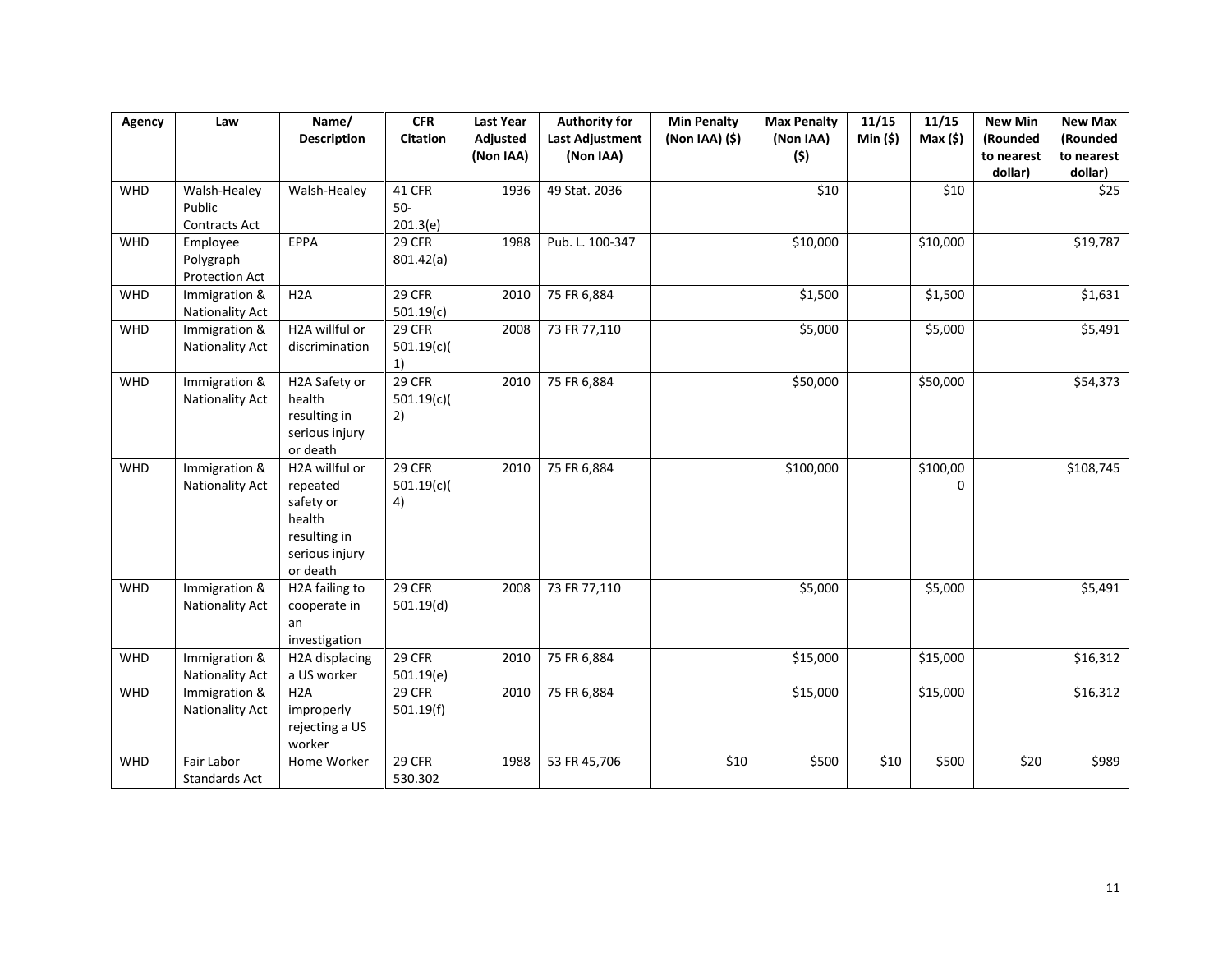| Agency      | Law                                      | Name/                              | <b>CFR</b>               | <b>Last Year</b> | <b>Authority for</b> | <b>Min Penalty</b> | <b>Max Penalty</b> | 11/15   | 11/15    | <b>New Min</b> | <b>New Max</b> |
|-------------|------------------------------------------|------------------------------------|--------------------------|------------------|----------------------|--------------------|--------------------|---------|----------|----------------|----------------|
|             |                                          | <b>Description</b>                 | <b>Citation</b>          | Adjusted         | Last Adjustment      | (Non IAA) (\$)     | (Non IAA)          | Min(5)  | Max(5)   | (Rounded       | (Rounded       |
|             |                                          |                                    |                          | (Non IAA)        | (Non IAA)            |                    | (\$)               |         |          | to nearest     | to nearest     |
|             |                                          |                                    |                          |                  |                      |                    |                    |         |          | dollar)        | dollar)        |
| OWCP        | Longshore and<br>Harbor                  | Failure to file<br>first report of | 20 CFR<br>702.204        | 1984             | Pub. L. 98-426       |                    | \$10,000           |         | \$11,000 |                | \$22,587       |
|             | Workers'<br>Compensation                 | injury or filing<br>a false        |                          |                  |                      |                    |                    |         |          |                |                |
|             | Act                                      | statement or                       |                          |                  |                      |                    |                    |         |          |                |                |
|             |                                          | misrepresentat<br>ion in first     |                          |                  |                      |                    |                    |         |          |                |                |
|             |                                          | report                             |                          |                  |                      |                    |                    |         |          |                |                |
| OWCP        | Longshore and<br>Harbor                  | Failure to<br>report               | 20 CFR<br>702.236        | 1927             | 44 Stat.             |                    | \$100              |         | \$110    |                | \$275          |
|             | Workers'                                 | termination of                     |                          |                  | 1432                 |                    |                    |         |          |                |                |
|             | Compensation<br>Act                      | payments                           |                          |                  |                      |                    |                    |         |          |                |                |
| <b>OWCP</b> | Longshore and                            | Discrimination                     | 20 CFR                   | 1984             | Pub. L. 98-426       | \$1,000            | \$5,000            | \$1,100 | \$5,500  | \$2,259        | \$11,293       |
|             | Harbor<br>Workers'                       | against<br>employees               | 702.271(a<br>)(2)        |                  |                      |                    |                    |         |          |                |                |
|             | Compensation                             | who claim                          |                          |                  |                      |                    |                    |         |          |                |                |
|             | Act                                      | compensation<br>or testify in a    |                          |                  |                      |                    |                    |         |          |                |                |
|             |                                          | LHWCA<br>proceeding                |                          |                  |                      |                    |                    |         |          |                |                |
| OWCP        | <b>Black Lung</b>                        | Failure to                         | 20 CFR                   | 1978             | Pub. L. 95-239       |                    | \$500              |         | \$550    |                | \$1,375        |
|             | <b>Benefits Act</b>                      | report<br>termination of           | 725.621<br>$(b)$ , $(d)$ |                  |                      |                    |                    |         |          |                |                |
|             |                                          | payments                           |                          |                  |                      |                    |                    |         |          |                |                |
| <b>OWCP</b> | <b>Black Lung</b><br><b>Benefits Act</b> | Failure to file<br>required        | 20 CFR<br>725.621(d      | 1978             | Pub. L. 95-239       |                    | \$500              |         | \$550    |                | \$1,375        |
|             |                                          | reports                            |                          |                  |                      |                    |                    |         |          |                |                |
| <b>OWCP</b> | <b>Black Lung</b><br><b>Benefits Act</b> | Failure to<br>secure               | <b>20 CFR</b><br>726.300 | 1978             | Pub. L. 95-239       |                    | \$1,000            |         | \$1,000  |                | \$2,500        |
|             |                                          | payment of                         |                          |                  |                      |                    |                    |         |          |                |                |
|             |                                          | benefits                           |                          |                  |                      |                    |                    |         |          |                |                |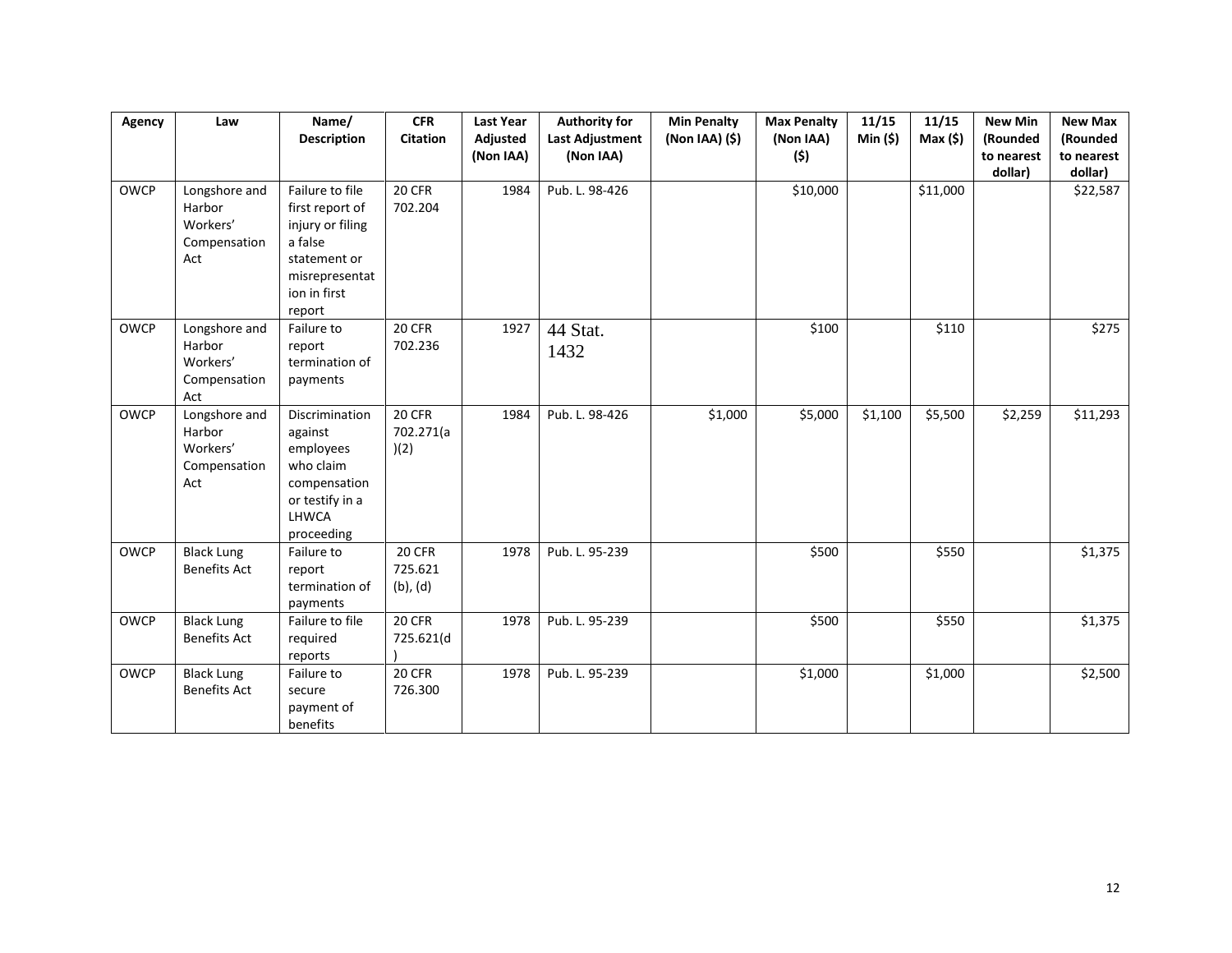| Agency      | Law                                      | Name/<br><b>Description</b>                                                                    | <b>CFR</b><br>Citation         | <b>Last Year</b><br>Adjusted | <b>Authority for</b><br><b>Last Adjustment</b> | <b>Min Penalty</b><br>(Non IAA) (\$) | <b>Max Penalty</b><br>(Non IAA) | 11/15<br>Min (\$) | 11/15<br>Max(5) | <b>New Min</b><br>(Rounded | <b>New Max</b><br>(Rounded |
|-------------|------------------------------------------|------------------------------------------------------------------------------------------------|--------------------------------|------------------------------|------------------------------------------------|--------------------------------------|---------------------------------|-------------------|-----------------|----------------------------|----------------------------|
|             |                                          |                                                                                                |                                | (Non IAA)                    | (Non IAA)                                      |                                      | (\$)                            |                   |                 | to nearest<br>dollar)      | to nearest<br>dollar)      |
| <b>OWCP</b> | <b>Black Lung</b><br><b>Benefits Act</b> | Failure to<br>secure<br>payment of<br>benefits for<br>mines with<br>fewer than 25<br>employees | 20 CFR<br>726.302(c<br>)(2)(i) | 2001                         | 65 FR 79,920                                   | \$100                                |                                 | \$100             |                 | \$134                      |                            |
| <b>OWCP</b> | <b>Black Lung</b><br><b>Benefits Act</b> | Failure to<br>secure<br>payment of<br>benefits for<br>mines with 25-<br>50 employees           | 20 CFR<br>726.302(c<br>)(2)(i) | 2001                         | 65 FR 79,920                                   | \$200                                |                                 | \$200             |                 | \$268                      |                            |
| OWCP        | <b>Black Lung</b><br><b>Benefits Act</b> | Failure to<br>secure<br>payment of<br>benefits for<br>mines with 51-<br>100 employees          | 20 CFR<br>726.302(c<br>)(2)(i) | 2001                         | 65 FR 79,920                                   | \$300                                |                                 | \$300             |                 | \$402                      |                            |
| <b>OWCP</b> | <b>Black Lung</b><br><b>Benefits Act</b> | Failure to<br>secure<br>payment of<br>benefits for<br>mines with<br>more than 100<br>employees | 20 CFR<br>726.302(c<br>)(2)(i) | 2001                         | 65 FR 79,920                                   | \$400                                |                                 | \$400             |                 | \$535                      |                            |
| <b>OWCP</b> | <b>Black Lung</b><br><b>Benefits Act</b> | Failure to<br>secure<br>payment of<br>benefits after<br>10th day of<br>notice                  | 20 CFR<br>726.302(c<br>)(4)    | 2001                         | 65 FR 79,920                                   | \$100                                |                                 | \$100             |                 | \$134                      |                            |
| <b>OWCP</b> | <b>Black Lung</b><br><b>Benefits Act</b> | Failure to<br>secure<br>payment of<br>benefits for<br>repeat<br>offenders                      | 20 CFR<br>726.302(c<br>)(5)    | 2001                         | 65 FR 79,920                                   | \$300                                |                                 | \$300             |                 | \$402                      |                            |